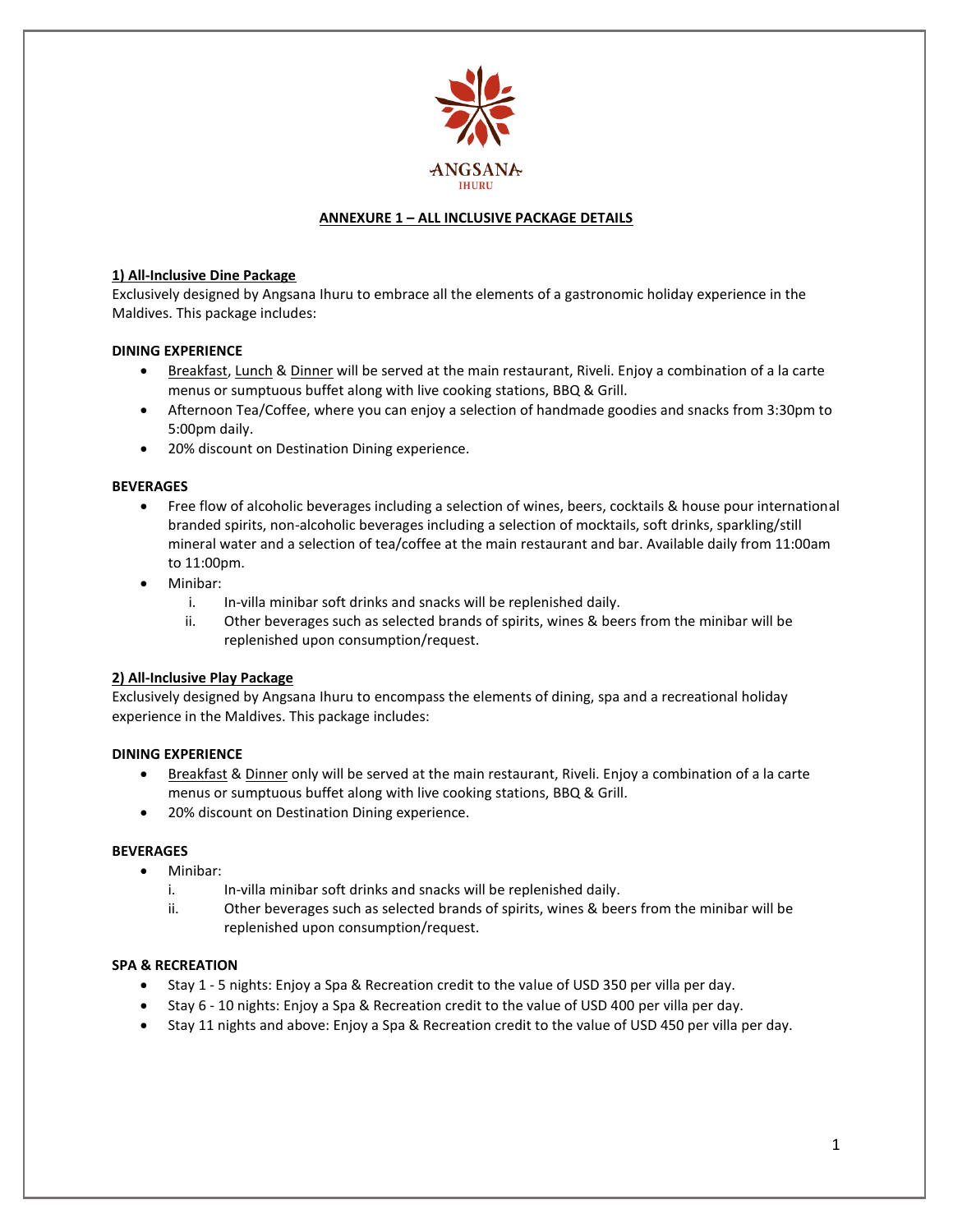

The daily Spa & Recreation credit is cumulative and must be utilized during the stay. Any unused credit is nonrefundable, non-transferable, non-exchangeable and can't be redeemed for cash.

# **3) All-Inclusive Style Package**

Receive the following additional premium benefits during your stay on top of the All-Inclusive **Dine** Package, with a supplement of **USD 65** per adult per night or **USD 35** per child per night. Please note this package is only available when upgrading from the All Inclusive Dine Package (and not from any other package):

- Dine around option: complimentary return boat transfers (2-minute ride, scheduled daily) to and from our sister resort, Banyan Tree Vabbinfaru. Enhance your dining experience at the Ilaafathi Restaurant at Banyan Tree Vabbinfaru and enjoy selected beverages at Naiboli Bar.
- Premium open bar service including premium and house brand international spirits, premium wines (red, white & sparkling), beers and a selection of cocktails, specialty coffees (cappuccino, espresso, latte) and teas from 11:00am to 11:00pm.
- An extensive selection of premium and standard beverages from the minibar which will be replenished daily.
- Complimentary In-Villa Dining: enjoy your meals (breakfast, lunch or dinner) in the privacy of your own villa throughout your stay.
- Complimentary Special Dining Experience (excluding Sandbank Dining) for 2 persons once per stay based on a minimum stay of 7 nights. Additional Destination Dining experiences at 50% discount.
- Enjoy your premium inclusive entitlements of delectable light refreshments to be served in the privacy of your own villa (outside of meal times).
- Enjoy USD 50 spa credit per villa per day. May be accumulated and used against all spa treatment except promotional packages.
- Complimentary 3 pieces of laundry per villa per day.

## **4) All-Inclusive Plus Package**

Receive the following additional premium benefits during your stay on top of the All-Inclusive **Play** package, with a supplement of **USD 75** per adult per night or **USD 40** per child per night. Please note this package is only available when upgrading from the All Inclusive Play Package (and not from any other package):

## **DINING EXPERIENCE**

- Lunch will be served at the main restaurant, Riveli. Enjoy a combination of a la carte menus or sumptuous buffet along with live cooking stations, BBQ & Grill.
- Afternoon Tea/Coffee, where you can enjoy a selection of handmade goodies & snacks from 3:30pm to 5:00pm daily.

## **BEVERAGES**

 Free flow of alcoholic beverages including a selection of wines, beers, cocktails and house pour international branded spirits, non-alcoholic beverages including a selection of mocktails, soft drinks, sparkling/still mineral water and a selection of tea/coffee at the main restaurant and bar. Available daily from 11:00am to 11:00pm.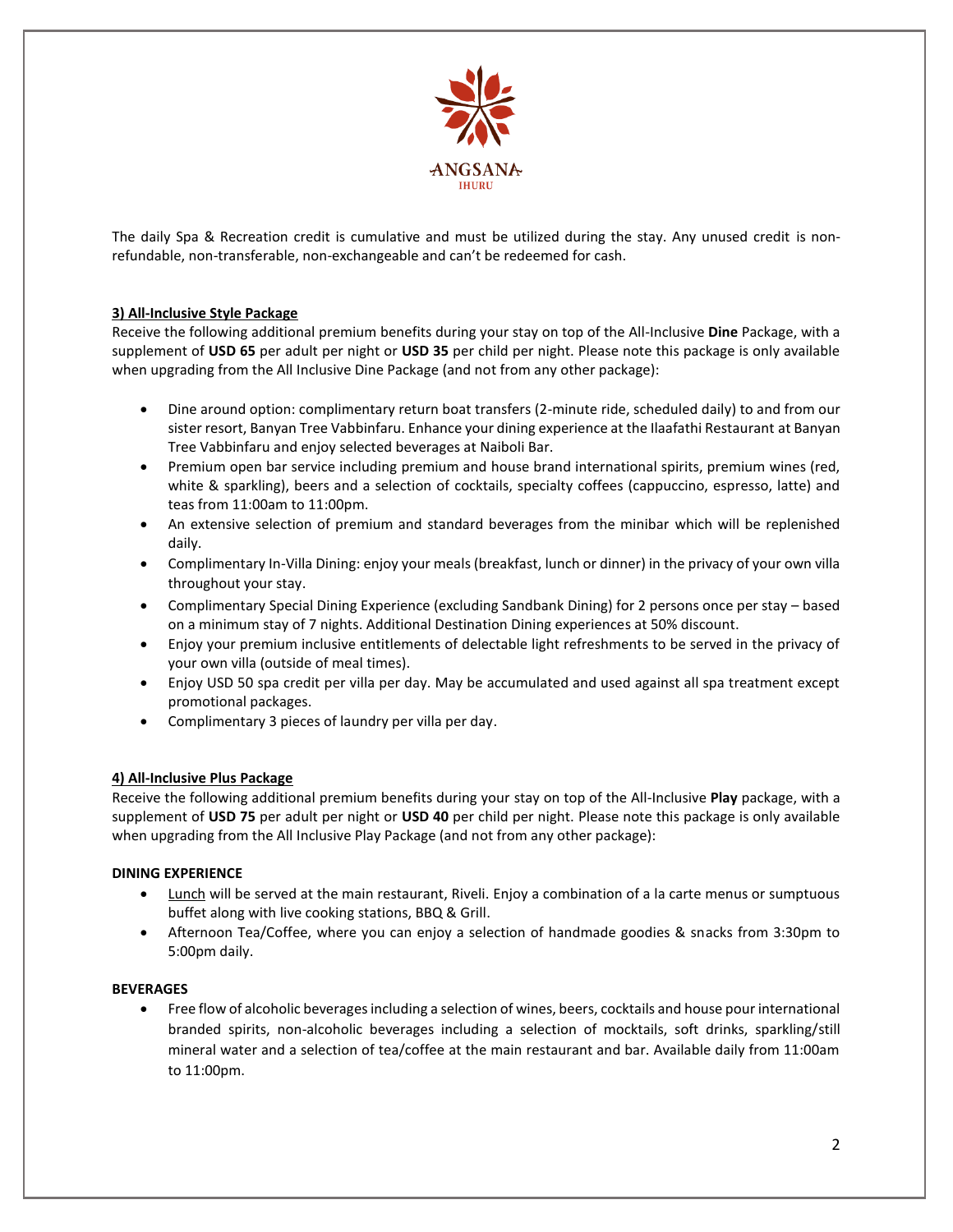

## **5) All-Inclusive Max Package**

Pamper yourself and your loved ones with a complete and unlimited authentic Maldivian experience by combining all of the above packages (All Inclusive Dine, Play, Style & Plus) and also receive the following additional premium benefits during your stay, with a supplement of **USD 120** per adult per night or **USD 60** per child per night.

- Complimentary combined return speedboat transfers for 2 persons to/from Velana International Airport and Angsana Ihuru.
- Complimentary Special Dining Experience (excluding Sandbank Dining) for 2 persons once per stay based on a minimum stay of **5 nights** (instead of 7 nights as per All Inclusive Style Package).

# **OTHER COMPLIMENTARY RESORT ACTIVITIES**

- Complimentary entry to the Kids Club for children between 4 & 11.99 years, open from 10:00am 6:00pm daily.
- Unlimited complimentary usage of all non-motorized water sport activities (except for lessons).
- Complimentary usage of snorkeling gear (fin, mask and snorkel).
- Complimentary CSR activities such as Coral Planting, Marine Orientation and Reef Clean-Up (subject to availability of activities during the time of stay).
- Twin island experience: Complimentary return boat transfers to and from Banyan Tree Vabbinfaru, scheduled daily.
- Stingray Feeding at Banyan Tree Vabbinfaru.
- Enjoy Sunrise/Sunset Yoga daily.
- Bodu Beru Maldivian live music.
- Complimentary access to table tennis, darts & board games (equipment included).
- Complimentary unlimited access to the Fitness Centre at Banyan Tree Vabbinfaru.
- Complimentary access to beach volleyball at Banyan Tree Vabbinfaru.

## **OTHER INCLUDED SERVICES**

- Personal Meet and Greet of each guest at the Velana International Airport arrivals hall.
- Complimentary cold towel and ice-cream at check-in.
- Complimentary bottled water in villa, replenished daily throughout your stay.
- Complimentary tea and coffee facilities in villa, replenished daily.
- Complimentary Wi-Fi internet access throughout the resort and in villa.
- In-Villa safety box.
- Turn down services provided each morning & evening.
- 20% discount on all Destination Dining experiences throughout your stay.
- 20% discount on all Body Massages at the Angsana Spa (except promotional packages).

## **Terms & Conditions:**

- All Inclusive package will start upon arrival at the resort (check-in time is 2:00pm) and will finish with lunch on departure day (check-out time is 12:00noon). All charges encountered either before check-in time or after check-out time will be applied to the guest account to be paid prior to departure.
- All drinks are served by the glass in the main restaurant and at the hotel bar daily from 11:00am to 11:00pm.